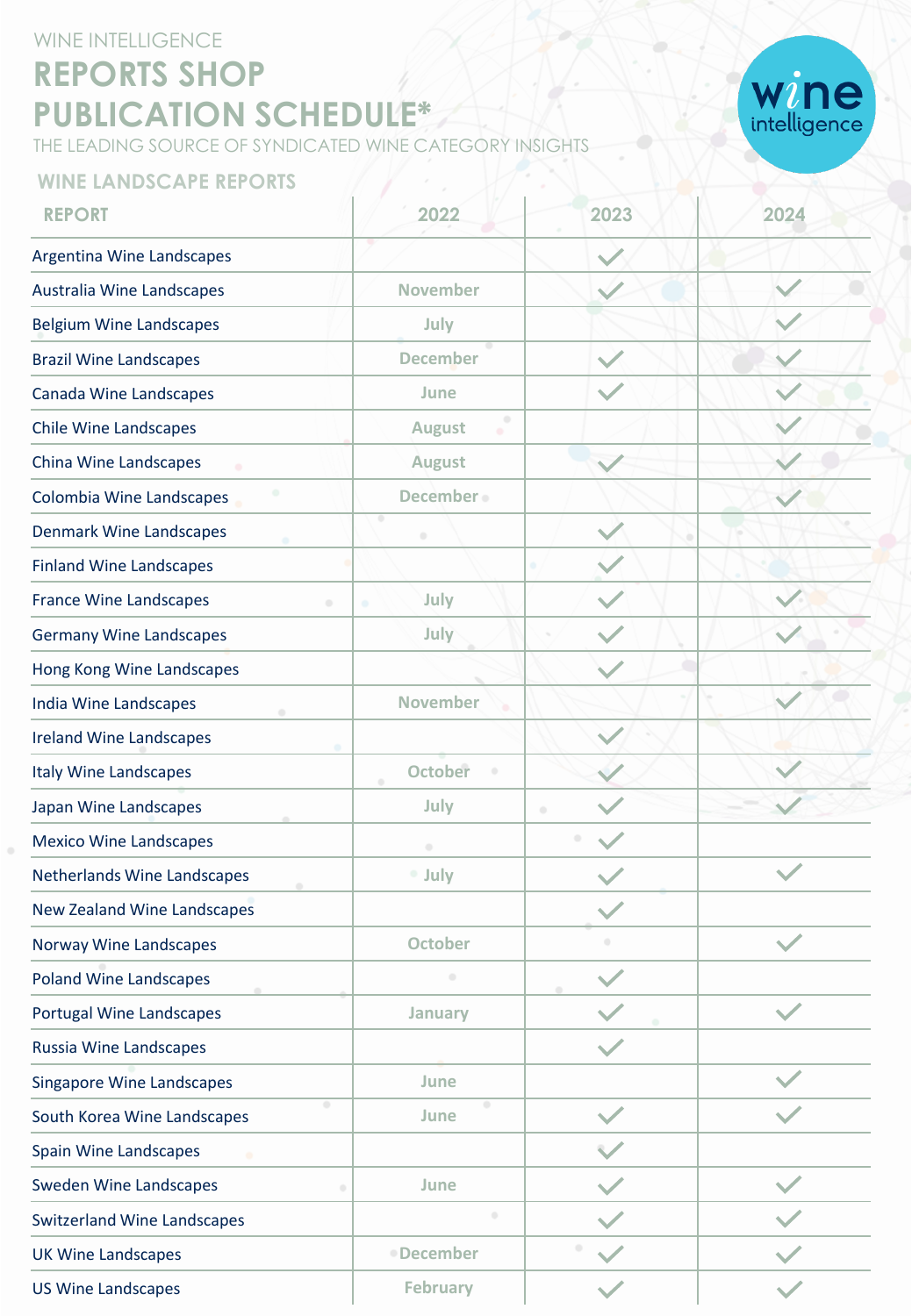# WINE INTELLIGENCE **REPORTS SHOP PUBLICATION SCHEDULE\***



#### **SPARKLING WINE LANDSCAPE REPORTS**

| <b>REPORT</b>                           | 2022      | 2023 | 2024 |
|-----------------------------------------|-----------|------|------|
| Canada Sparkling Wine Landscapes        | September |      |      |
| <b>France Sparkling Wine Landscapes</b> | September |      |      |
| <b>UK Sparkling Wine Landscapes</b>     | September |      |      |
| <b>US Sparkling Wine Landscapes</b>     | September |      |      |

## **GLOBAL WINE LANDSCAPE REPORTS**

| <b>REPORT</b>                                      | 2023 | 2024 |
|----------------------------------------------------|------|------|
| <b>Global Wine Landscapes Executive</b><br>Summary |      |      |

## **STRATEGIC REPORTS**

| <b>REPORT</b>                                                                   | 2022            | 2023 | 2024 |
|---------------------------------------------------------------------------------|-----------------|------|------|
| <b>Global Wine E-commerce</b>                                                   | $M$ av          |      |      |
| Global Low and No alcohol Wine                                                  | <b>April</b>    |      |      |
| SOLA 2022: Opportunities in Sustainable,<br><b>Organic and Alternative Wine</b> | <b>February</b> |      |      |
| <b>Global Compass Wine Market</b><br><b>Attractiveness</b>                      | <b>August</b>   |      |      |

# **WINE PORTRAIT REPORTS**

| <b>REPORT</b>             |  | Month             |
|---------------------------|--|-------------------|
| <b>China Portraits</b>    |  | <b>March 2022</b> |
| <b>Portugal Portraits</b> |  | <b>March 2022</b> |

\*This is a provisional schedule of reports and dates of publication for the 2021 calendar year. It should not be construed as having any contractual validity. Wine Intelligence reserves the right to change the schedule at any time without prior notice or compensation, and to cancel, replace, and/or change the scope, content or pricing, of individual reports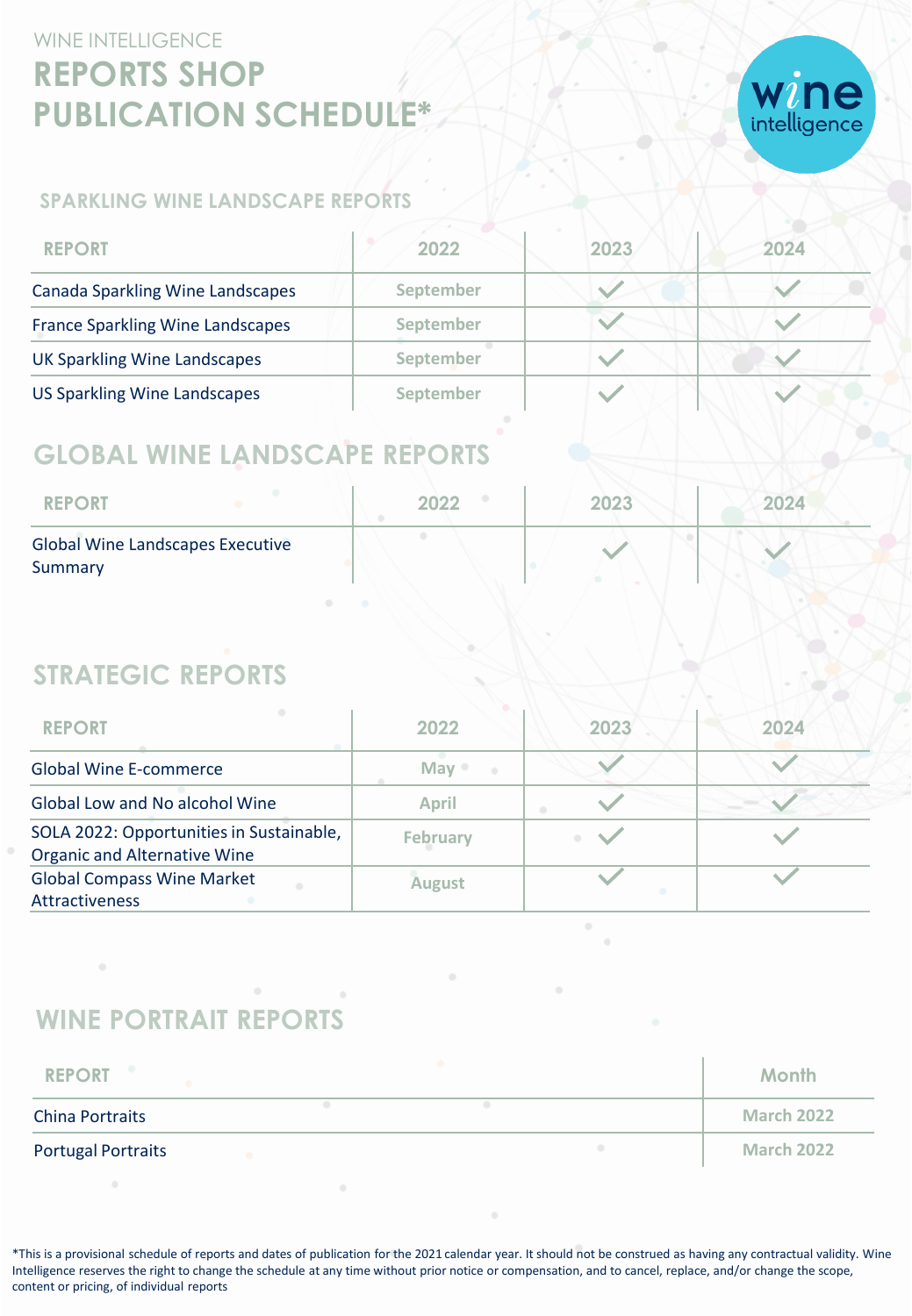## WINE INTELLIGENCE **REPORTS SHOP**

#### Existing Library

#### **Landscapes**

- Japan Wine Landscapes 2021
- Denmark Wine Landscapes 2021
- Italy Wine Landscapes 2021
- Poland Wine Landscapes 2021
- Hong Kong Wine Landscapes 2021
- China Wine Landscapes 2021
- France Wine Landscapes 2021
- Germany Wine Landscapes 2021
- Sweden Wine Landscapes 2021
- South Korea Wine Landscapes 2021
- Finland Wine Landscapes 2021
- Mexico Wine Landscapes 2021
- Switzerland Wine Landscapes 2021
- Informe sobre el Mercado Argentino del Vino 2021
- Russia Wine Landscapes 2021
- Ireland Wine Landscapes 2021
- Portugal Wine Landscapes 2021
- Informe Sobre el Mercado Español del Vino 2021
- New Zealand Wine Landscapes 2021
- Canada Wine Landscapes 2021
- US Wine Landscapes 2021
- Brazil Wine Landscapes 2021
- UK Wine Landscapes 2021
- Australia Wine Landscapes 2020
- Netherlands Wine Landscape 2020
- Canada Province-Level Wine Landscapes 2020
- US State-Level Landscapes: New York 2020
- US State-Level Landscapes: California 2020
- Colombia Landscapes 2019
- Peru Landscapes 2019
- Norway Landscapes 2019

#### **Portraits**

- Canada Portraits 2021
- Brazil Portraits 2021
- UK Portraits 2021
- US Portraits 2021
- China Portraits 2019

#### **Strategic**

- Premium Wine Drinkers in the US Market 2021
- Global Compass 2021
- Global Wine Brand Power Index 2021
- Opportunities for Low and No-Alcohol Wine in the Canadian Market 2021
- Wine Label Design in the US Market 2021
- Canada SOLA: Opportunities for Sustainable and Organic Wine in the Canadian Market 2021
- Wine E-commerce in the UK Market 2021
- Australia SOLA Webinar: Opportunities for Sustainable, Organic and Low / No Alcohol Wine
- Wine E-commerce in the US Market 2021
- UK SOLA: Opportunities for Sustainable and Organic Wine in the UK Market 2021
- Canada SOLA Webinar: Opportunities for Sustainable, Organic and Low / No Alcohol Wine
- Opportunities for Low- and No-Alcohol Wine in the US Market 2021
- Opportunities for Low- and No-Alcohol Wine 2021
- Global Wine E-commerce 2021
- US SOLA: Opportunities for Sustainable and Organic Wine in the US Market 2021
- France : perception des labels de qualité et environnementaux par les consommateurs de vin 2021
- Global SOLA: Opportunities for Sustainable and Organic Wine 2021
- Wine Consumer Trends in the Swedish Market Webinar
- Wine Consumer Trends in the Canadian Market Webinar
- Wine Label Design: Australian Market 2021
- Wine Consumer Trends in the Covid-19 Era
- Australia: Wine Packaging Formats 2020
- Canada: Wine Packaging Formats 2020
- US: Wine Packaging Formats 2020
- UK Wine Packaging Formats 2020
- Sweden: Wine Packaging Formats 2020

#### **Sparkling**

- Les Vins Effervescents Sur Le Marche Francais 2021 (Sparkling Wine in the French Market 2021)
- Sparkling Wine in the UK Market 2021
- Sparkling Wine in the Australian Market 2021
- Sparkling Wine in the Canadian Market 2021
- Sparkling Wine in the US Market 2021